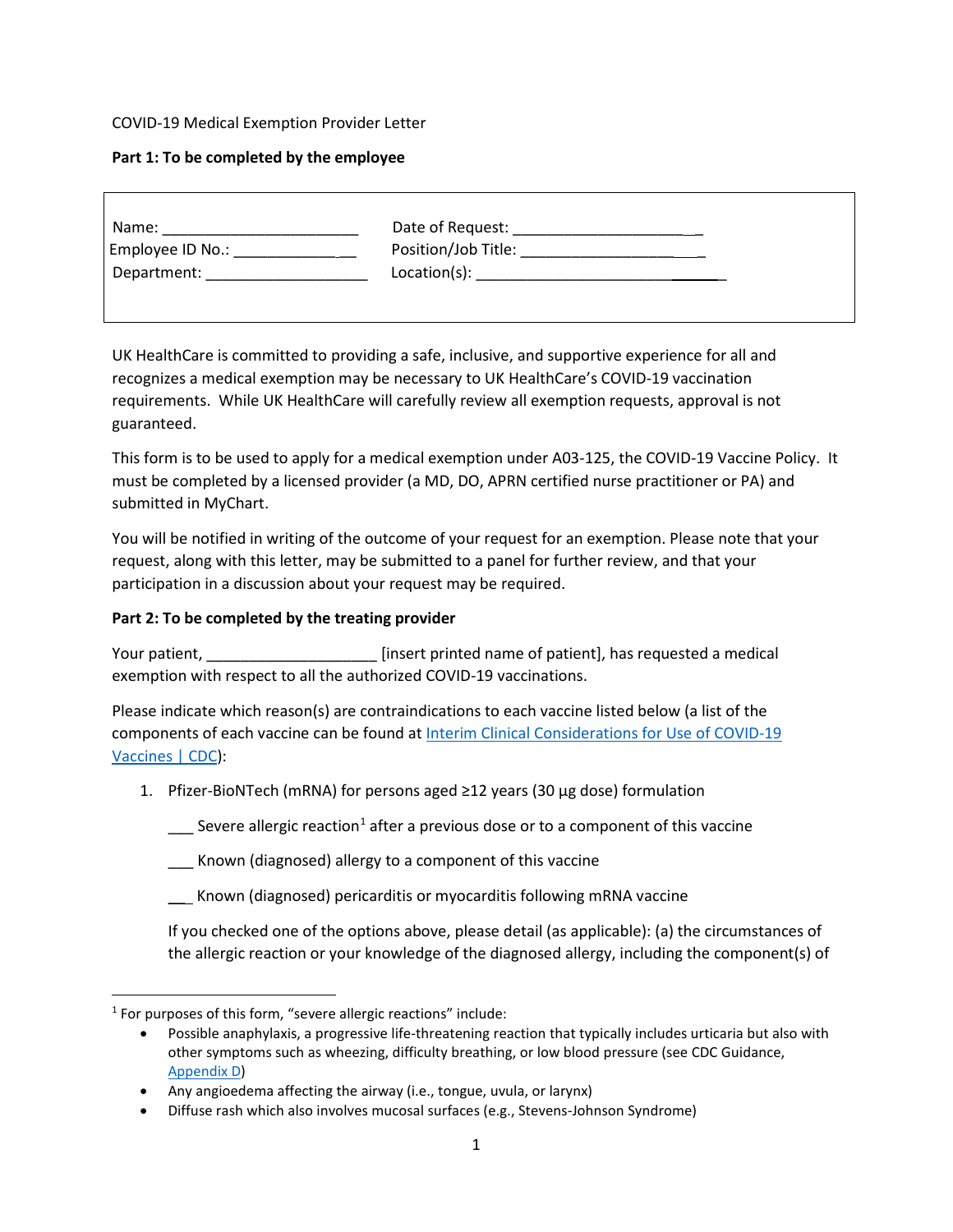| the vaccine to which your patient is allergic, and/or (b) your knowledge of the pericarditis or |
|-------------------------------------------------------------------------------------------------|
| myocarditis, including date of onset:                                                           |

| 2. |                                                                                                                                                                                                                                                                                                                                                 |
|----|-------------------------------------------------------------------------------------------------------------------------------------------------------------------------------------------------------------------------------------------------------------------------------------------------------------------------------------------------|
|    | Moderna (mRNA) for persons aged ≥18 years                                                                                                                                                                                                                                                                                                       |
|    | Severe allergic reaction (e.g., anaphylaxis) after a previous dose or to a component of this<br>vaccine                                                                                                                                                                                                                                         |
|    | _ Known (diagnosed) allergy to a component of this vaccine                                                                                                                                                                                                                                                                                      |
|    | Known (diagnosed) pericarditis or myocarditis following mRNA vaccine                                                                                                                                                                                                                                                                            |
|    | If you checked one of the options above, please detail (as applicable): (a) the circumstances of<br>the allergic reaction or your knowledge of the diagnosed allergy, including the component(s) of<br>the vaccine to which your patient is allergic, and/or (b) your knowledge of the pericarditis or<br>myocarditis, including date of onset: |
|    |                                                                                                                                                                                                                                                                                                                                                 |
| 3. | Janssen (viral vector) for persons aged ≥18 years                                                                                                                                                                                                                                                                                               |
|    | Severe allergic reaction (e.g., anaphylaxis) after a previous dose or to a component of this<br>vaccine                                                                                                                                                                                                                                         |
|    | Known (diagnosed) allergy to a component of this vaccine                                                                                                                                                                                                                                                                                        |
|    | If you checked one of the options above, please detail the circumstances of the allergic reaction<br>or your knowledge of the diagnosed allergy, including the component(s) of the vaccine to which<br>your patient is allergic:                                                                                                                |

4. Other: If you believe your patient has a disability or a medical condition that would cause you to recommend exempting them from one or more of the vaccines listed above, please explain:

\_\_\_\_\_\_\_\_\_\_\_\_\_\_\_\_\_\_\_\_\_\_\_\_\_\_\_\_\_\_\_\_\_\_\_\_\_\_\_\_\_\_\_\_\_\_\_\_\_\_\_\_\_\_\_\_\_\_\_\_\_\_\_\_\_\_\_\_\_\_\_\_\_\_\_\_\_\_

\_\_\_\_\_\_\_\_\_\_\_\_\_\_\_\_\_\_\_\_\_\_\_\_\_\_\_\_\_\_\_\_\_\_\_\_\_\_\_\_\_\_\_\_\_\_\_\_\_\_\_\_\_\_\_\_\_\_\_\_\_\_\_\_\_\_\_\_\_\_\_\_\_\_\_\_\_\_